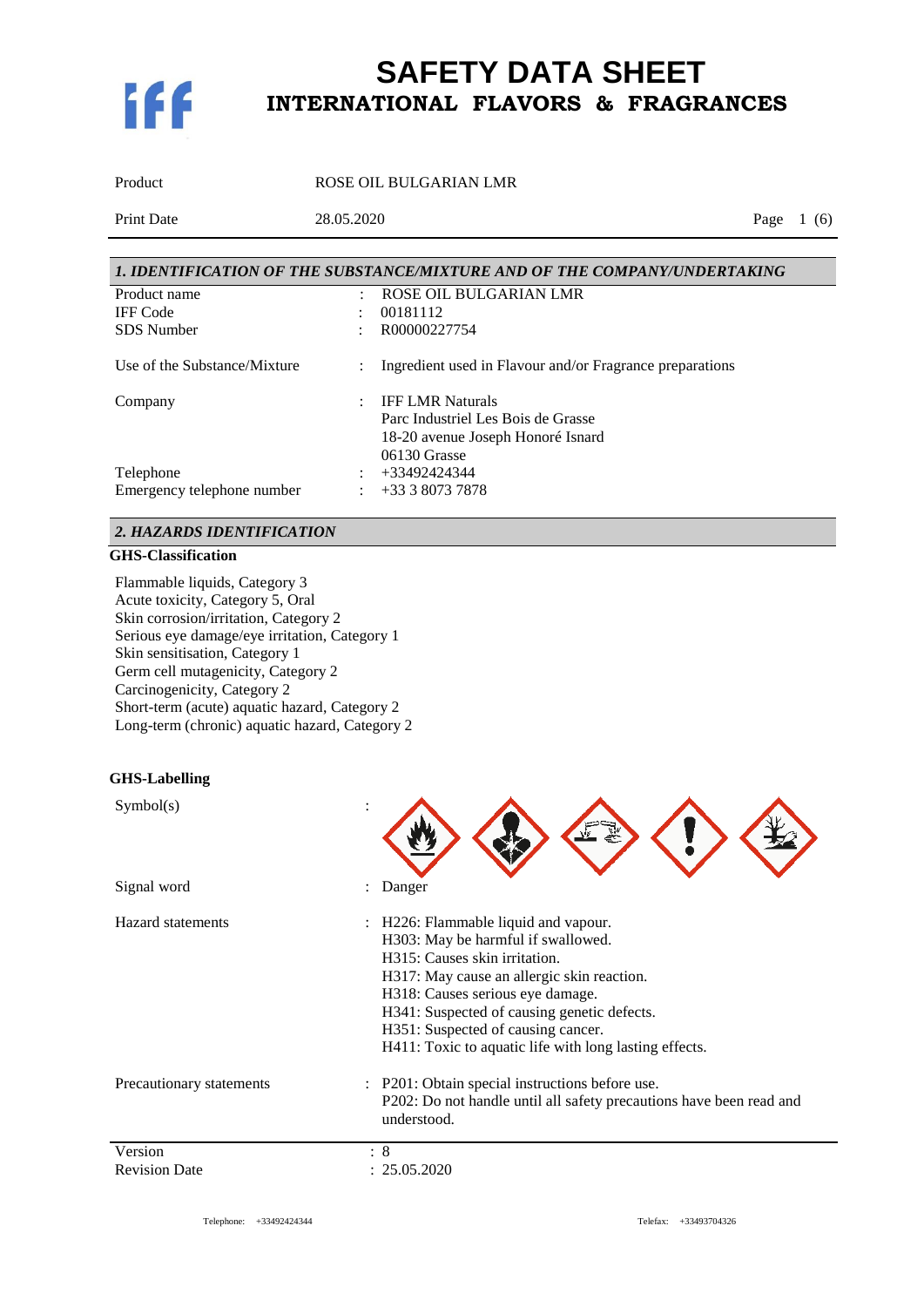

| Product                                                        | ROSE OIL BULGARIAN LMR                                                                                                                                                                                                                                                                                                                                                                                                                                                                                                                                                                                                                                                                                                                                                                                                                                                                                                                                                                                                                                                                                                                                                                                                                                                                                                                                                                                                                                                                                                                                                                 |             |
|----------------------------------------------------------------|----------------------------------------------------------------------------------------------------------------------------------------------------------------------------------------------------------------------------------------------------------------------------------------------------------------------------------------------------------------------------------------------------------------------------------------------------------------------------------------------------------------------------------------------------------------------------------------------------------------------------------------------------------------------------------------------------------------------------------------------------------------------------------------------------------------------------------------------------------------------------------------------------------------------------------------------------------------------------------------------------------------------------------------------------------------------------------------------------------------------------------------------------------------------------------------------------------------------------------------------------------------------------------------------------------------------------------------------------------------------------------------------------------------------------------------------------------------------------------------------------------------------------------------------------------------------------------------|-------------|
| <b>Print Date</b>                                              | 28.05.2020                                                                                                                                                                                                                                                                                                                                                                                                                                                                                                                                                                                                                                                                                                                                                                                                                                                                                                                                                                                                                                                                                                                                                                                                                                                                                                                                                                                                                                                                                                                                                                             | Page $2(6)$ |
|                                                                | P210: Keep away from heat/sparks/open flames/hot surfaces. No<br>smoking.<br>P233: Keep container tightly closed.<br>P240: Ground/bond container and receiving equipment.<br>P241: Use explosion-proof electrical/ventilating/lighting equipment.<br>P242: Use only non-sparking tools.<br>P243: Take precautionary measures against static discharge.<br>P261: Avoid breathing dust/ fume/ gas/ mist/ vapours/ spray.<br>P264: Wash skin thoroughly after handling.<br>P272: Contaminated work clothing should not be allowed out of the<br>workplace.<br>P273: Avoid release to the environment.<br>P280: Wear protective gloves/ protective clothing/ eye protection/<br>face protection.<br>P303 + P361 + P353: IF ON SKIN (or hair): Take off immediately all<br>contaminated clothing. Rinse skin with water/shower.<br>$P305 + P351 + P338 + P310$ : IF IN EYES: Rinse cautiously with<br>water for several minutes. Remove contact lenses, if present and easy<br>to do. Continue rinsing. Immediately call a POISON<br>CENTER/doctor.<br>P312: Call a POISON CENTER/doctor if you feel unwell.<br>P333 + P313: If skin irritation or rash occurs: Get medical advice/<br>attention.<br>$P362 + P364$ : Take off contaminated clothing and wash it before<br>reuse.<br>P370 + P378: In case of fire: Use dry sand, dry chemical or alcohol-<br>resistant foam to extinguish.<br>P391: Collect spillage.<br>P403 + P235: Store in a well-ventilated place. Keep cool.<br>P405: Store locked up.<br>P501: Dispose of contents/ container to an approved waste disposal<br>plant. |             |
| 3. COMPOSITION/INFORMATION ON INGREDIENTS<br>Molecular formula | <b>UVCB</b>                                                                                                                                                                                                                                                                                                                                                                                                                                                                                                                                                                                                                                                                                                                                                                                                                                                                                                                                                                                                                                                                                                                                                                                                                                                                                                                                                                                                                                                                                                                                                                            |             |
| Molecular weight                                               | $172.24$ g/mol                                                                                                                                                                                                                                                                                                                                                                                                                                                                                                                                                                                                                                                                                                                                                                                                                                                                                                                                                                                                                                                                                                                                                                                                                                                                                                                                                                                                                                                                                                                                                                         |             |
| CAS-No.                                                        | 8007-01-0, 90106-38-0                                                                                                                                                                                                                                                                                                                                                                                                                                                                                                                                                                                                                                                                                                                                                                                                                                                                                                                                                                                                                                                                                                                                                                                                                                                                                                                                                                                                                                                                                                                                                                  |             |
| <b>4. FIRST AID MEASURES</b>                                   |                                                                                                                                                                                                                                                                                                                                                                                                                                                                                                                                                                                                                                                                                                                                                                                                                                                                                                                                                                                                                                                                                                                                                                                                                                                                                                                                                                                                                                                                                                                                                                                        |             |
| Inhalation                                                     | : Remove from exposure site to fresh air and keep at rest. If victim is                                                                                                                                                                                                                                                                                                                                                                                                                                                                                                                                                                                                                                                                                                                                                                                                                                                                                                                                                                                                                                                                                                                                                                                                                                                                                                                                                                                                                                                                                                                |             |
|                                                                | unconscious, remove foreign bodies from the mouth. If victim has                                                                                                                                                                                                                                                                                                                                                                                                                                                                                                                                                                                                                                                                                                                                                                                                                                                                                                                                                                                                                                                                                                                                                                                                                                                                                                                                                                                                                                                                                                                       |             |

Telephone: +33492424344 Telefax: +33493704326

 $: 25.05.2020$ 

Skin contact : Remove contaminated clothes. Wash thoroughly with water (and

Eye contact : Flush immediately with water for at least 15 minutes. Contact

soap). Contact physician if symptoms persist.

Version : 8<br>Revision Date : 2

stopped breathing, give artificial respiration. Obtain medical advice.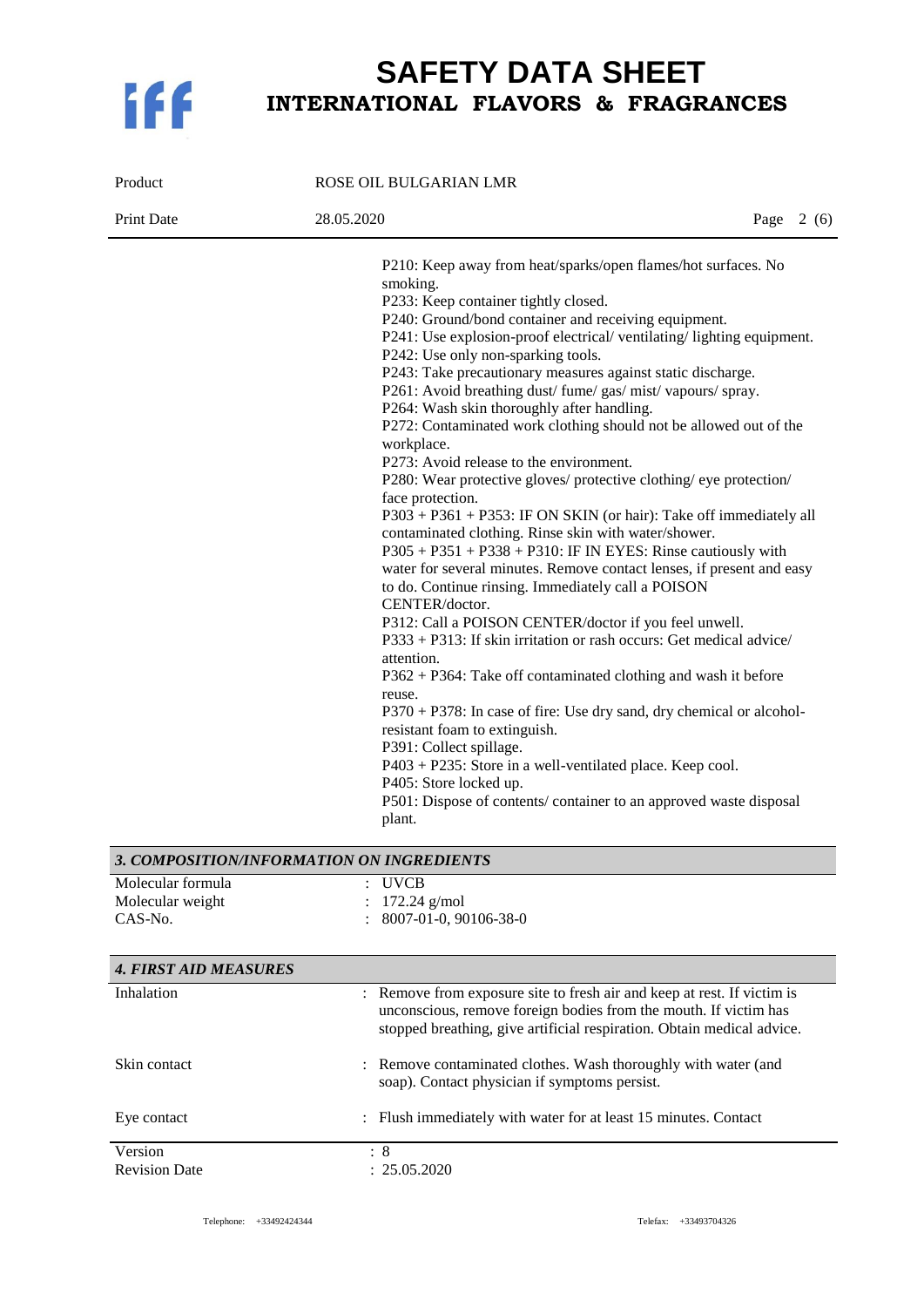

| Product                                          | ROSE OIL BULGARIAN LMR                                                                                                                                                                                                                                                                                                                                                                                                                                                                                                                           |
|--------------------------------------------------|--------------------------------------------------------------------------------------------------------------------------------------------------------------------------------------------------------------------------------------------------------------------------------------------------------------------------------------------------------------------------------------------------------------------------------------------------------------------------------------------------------------------------------------------------|
| <b>Print Date</b>                                | 28.05.2020<br>Page<br>3(6)                                                                                                                                                                                                                                                                                                                                                                                                                                                                                                                       |
| Ingestion                                        | physician if symptoms persist.<br>Rinse mouth with water and obtain medical advice.                                                                                                                                                                                                                                                                                                                                                                                                                                                              |
| <b>5. FIREFIGHTING MEASURES</b>                  |                                                                                                                                                                                                                                                                                                                                                                                                                                                                                                                                                  |
| Suitable extinguishing media                     | : Carbondioxide, dry chemical, foam.                                                                                                                                                                                                                                                                                                                                                                                                                                                                                                             |
| <b>6. ACCIDENTAL RELEASE MEASURES</b>            |                                                                                                                                                                                                                                                                                                                                                                                                                                                                                                                                                  |
| Personal precautions                             | : Avoid inhalation and contact with skin and eyes. A self-contained<br>breathing apparatus is recommended in case of a major spill.                                                                                                                                                                                                                                                                                                                                                                                                              |
| <b>Environmental precautions</b>                 | Keep away from drains, surface- and groundwater and soil.                                                                                                                                                                                                                                                                                                                                                                                                                                                                                        |
| Methods for cleaning up                          | Clean up spillage promptly. Remove ignition sources. Provide<br>adequate ventilation. Avoid excessive inhalation of vapours. Gross<br>spillages should be contained by use of sand or inert powder and<br>disposed of according to the local regulations.                                                                                                                                                                                                                                                                                        |
| 7. HANDLING AND STORAGE                          |                                                                                                                                                                                                                                                                                                                                                                                                                                                                                                                                                  |
| <b>Handling</b>                                  |                                                                                                                                                                                                                                                                                                                                                                                                                                                                                                                                                  |
| Advice on safe handling                          | : Avoid excessive inhalation of concentrated vapors. Follow good<br>manufacturing practices for housekeeping and personal hygiene.<br>Wash any exposed skin immediately after any chemical contact,<br>before breaks and meals, and at the end of each work period.<br>Contaminated clothing and shoes should be thoroughly cleaned<br>before re-use.                                                                                                                                                                                            |
|                                                  | If appropriate, procedures used during the handling of this material<br>should also be used when cleaning equipment or removing residual<br>chemicals from tanks or other containers, especially when steam or<br>hot water is used, as this may increase vapor concentrations in the<br>workplace air. Where chemicals are openly handled, access should<br>be restricted to properly trained employees.<br>Keep all heated processes at the lowest necessary temperature in<br>order to minimize emissions of volatile chemicals into the air. |
| explosion                                        | Advice on protection against fire and : Keep away from ignition sources and naked flame.                                                                                                                                                                                                                                                                                                                                                                                                                                                         |
| <b>Storage</b>                                   |                                                                                                                                                                                                                                                                                                                                                                                                                                                                                                                                                  |
| Requirements for storage areas and<br>containers | Store in a cool, dry, ventilated area away from heat sources. Keep<br>containers upright and tightly closed when not in use.                                                                                                                                                                                                                                                                                                                                                                                                                     |
| 8. EXPOSURE CONTROLS/PERSONAL PROTECTION         | Verify if the substances declared in section 3 have relevant national exposure limits.                                                                                                                                                                                                                                                                                                                                                                                                                                                           |

Version : 8<br>Revision Date : 25

 $: 25.05.2020$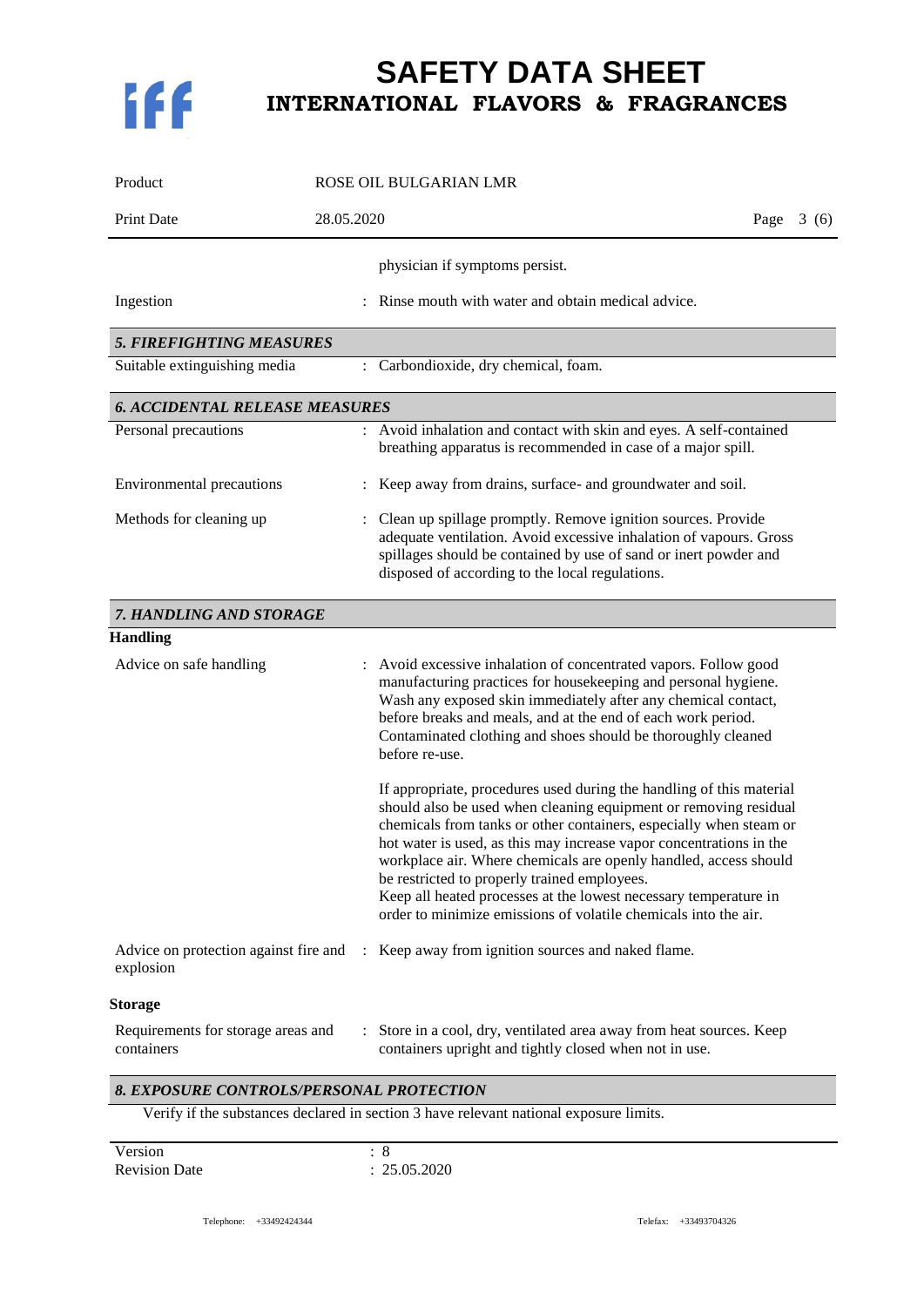

Product ROSE OIL BULGARIAN LMR

Print Date 28.05.2020 Page 4 (6)

### **Personal protective equipment**

| Respiratory protection          | : Use local exhaust ventilation around open tanks and other open<br>sources of potential exposures in order to avoid excessive inhalation,<br>including places where this material is openly weighed or measured.<br>In addition, use general dilution ventilation of the work area to<br>eliminate or reduce possible worker exposures.<br>No respiratory protection is required during normal operations in a<br>workplace where engineering controls such as adequate ventilation,<br>etc. are sufficient.<br>If engineering controls and safe work practices are not sufficient, an<br>approved, properly fitted respirator with organic vapor cartridges or<br>canisters and particulate filters should be used:<br>a) while engineering controls and appropriate safe work practices<br>and/or procedures are being implemented; or<br>b)during short term maintenance procedures when engineering<br>controls are not in normal operation or are not sufficient; or<br>c) if normal operational workplace vapor concentration in the air is<br>increased due to heat;<br>d)during emergencies; or<br>e) if engineering controls and operational practices are not sufficient<br>to reduce airborne concentrations below an established occupational<br>exposure limit. |
|---------------------------------|-------------------------------------------------------------------------------------------------------------------------------------------------------------------------------------------------------------------------------------------------------------------------------------------------------------------------------------------------------------------------------------------------------------------------------------------------------------------------------------------------------------------------------------------------------------------------------------------------------------------------------------------------------------------------------------------------------------------------------------------------------------------------------------------------------------------------------------------------------------------------------------------------------------------------------------------------------------------------------------------------------------------------------------------------------------------------------------------------------------------------------------------------------------------------------------------------------------------------------------------------------------------------------|
| Hygiene measures                | To the extent deemed appropriate, implement pre-placement and<br>regularly scheduled ascertainment of symptoms and spirometry<br>testing of lung function for workers who are regularly exposed to<br>this material.<br>To the extent deemed appropriate, use an experienced air sampling<br>expert to identify and measure volatile chemicals that could be<br>present in the workplace air to determine potential exposures and to<br>ensure the continuing effectiveness of engineering controls and<br>operational practices to minimize exposure.                                                                                                                                                                                                                                                                                                                                                                                                                                                                                                                                                                                                                                                                                                                        |
| Protective measures             | : In December 2003, the National Institute for Occupational Safety<br>and Health ("NIOSH") published an Alert on preventing lung<br>disease in workers who use or make flavorings [NIOSH Publication<br>Number 2004-110].<br>In August 2004, the United States Flavor and Extract Manufacturers<br>Association (FEMA) issued a report entitled "Respiratory Safety in<br>the Flavor Manufacturing Workplace".<br>Both of these reports provide recommendations for reducing<br>employee exposure and for medical surveillance in the workplace.<br>The recommendations in these reports are generally applicable to the<br>use of any chemical in the workplace and you are strongly urged to<br>review both of these reports.<br>The report published by FEMA also contains a list of "high priority"                                                                                                                                                                                                                                                                                                                                                                                                                                                                        |
| Version<br><b>Revision Date</b> | : 8<br>: 25.05.2020                                                                                                                                                                                                                                                                                                                                                                                                                                                                                                                                                                                                                                                                                                                                                                                                                                                                                                                                                                                                                                                                                                                                                                                                                                                           |
|                                 |                                                                                                                                                                                                                                                                                                                                                                                                                                                                                                                                                                                                                                                                                                                                                                                                                                                                                                                                                                                                                                                                                                                                                                                                                                                                               |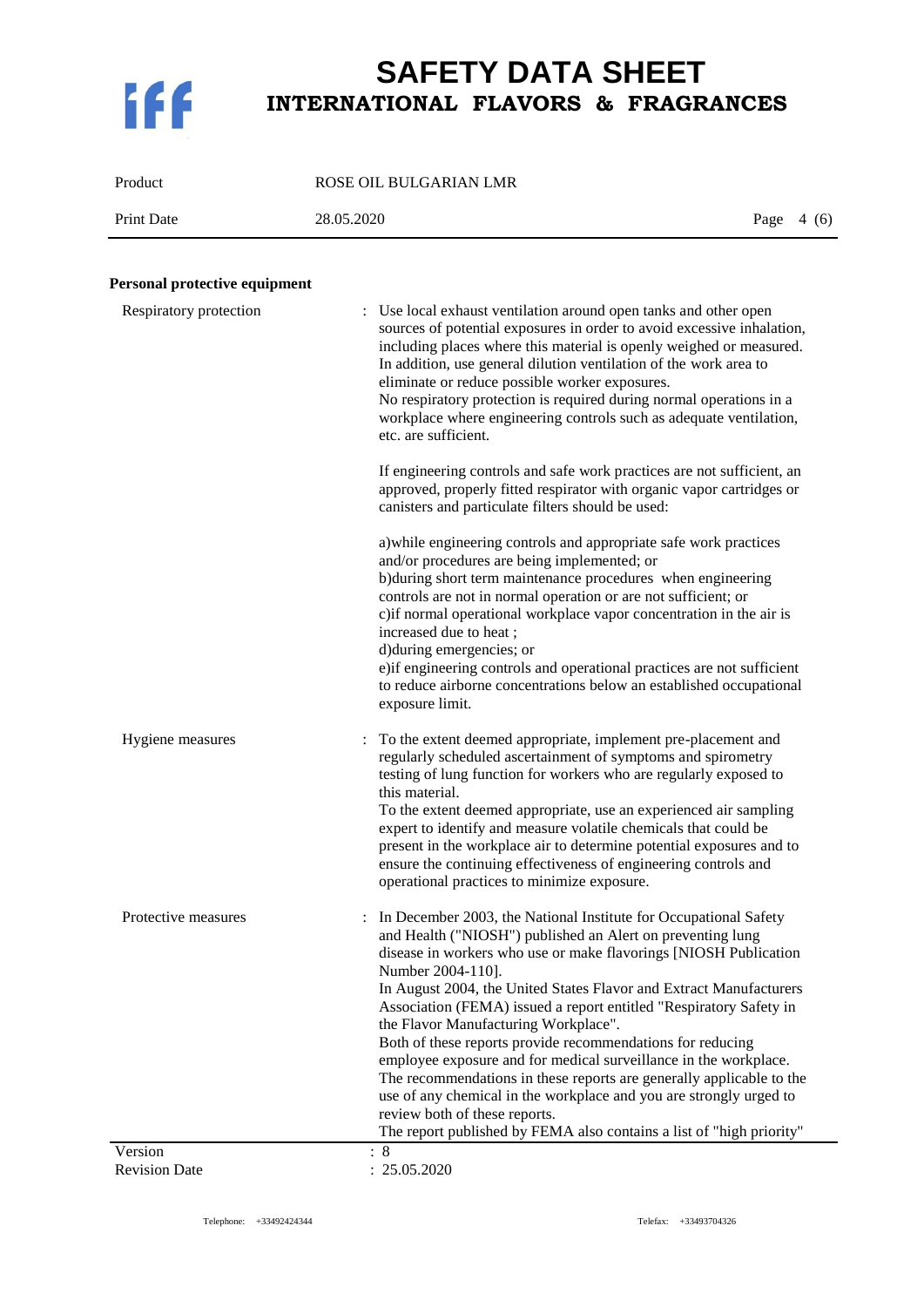

| Product           | ROSE OIL BULGARIAN LMR |             |
|-------------------|------------------------|-------------|
| <b>Print Date</b> | 28.05.2020             | Page $5(6)$ |
|                   |                        |             |

chemicals. If any of these chemicals are present in this product at a concentration  $> = 1.0\%$  due to an intentional addition by IFF, the chemical(s) will be identified in this safety data sheet.

| 9. PHYSICAL AND CHEMICAL PROPERTIES |                                                                                                                                                |  |
|-------------------------------------|------------------------------------------------------------------------------------------------------------------------------------------------|--|
| Appearance                          |                                                                                                                                                |  |
| Physical state<br>Colour            | liquid<br>pale yellow to yellow                                                                                                                |  |
| Odour                               | : conforms to standard                                                                                                                         |  |
| Safety data                         |                                                                                                                                                |  |
| Flash point                         | $54^{\circ}$ C                                                                                                                                 |  |
| Vapour pressure                     | $0.13$ hPa<br>Note: Calculated                                                                                                                 |  |
| <b>10. STABILITY AND REACTIVITY</b> |                                                                                                                                                |  |
| Conditions to avoid                 | : Remarks: Direct sources of heat.                                                                                                             |  |
| Hazardous decomposition products    | : Note: Carbon monoxide and unidentified organic compounds may<br>be formed during combustion.                                                 |  |
| Hazardous reactions                 | Presents no significant reactivity hazard, by itself or in contact with<br>water. Avoid contact with strong acids, alkali or oxidizing agents. |  |
| 11. TOXICOLOGICAL INFORMATION       |                                                                                                                                                |  |
| Acute oral toxicity                 | LD50 Oral (Rat) = $5,000$ mg/kg                                                                                                                |  |
| Acute dermal toxicity               | LD50 Dermal (Rabbit) $=$ > 2,500 mg/kg                                                                                                         |  |
| Skin irritation                     | No skin irritation (closed patch test, human, 48 h)                                                                                            |  |

### *12. ECOLOGICAL INFORMATION*

**Ecotoxicity effects**

| <b>13. DISPOSAL CONSIDERATIONS</b> |  |                                                                                                                  |  |
|------------------------------------|--|------------------------------------------------------------------------------------------------------------------|--|
| Product                            |  | Disposal together with normal waste is not allowed. Special disposal<br>required according to local regulations. |  |
| Contaminated packaging             |  | Empty containers should be taken to an approved waste handling site<br>for recycling or disposal.                |  |

: No skin irritation (closed patch test, human, 48 h)

### *14. TRANSPORT INFORMATION*

#### **IATA**

Version : 8<br>Revision Date : 2

 $: 25.05.2020$